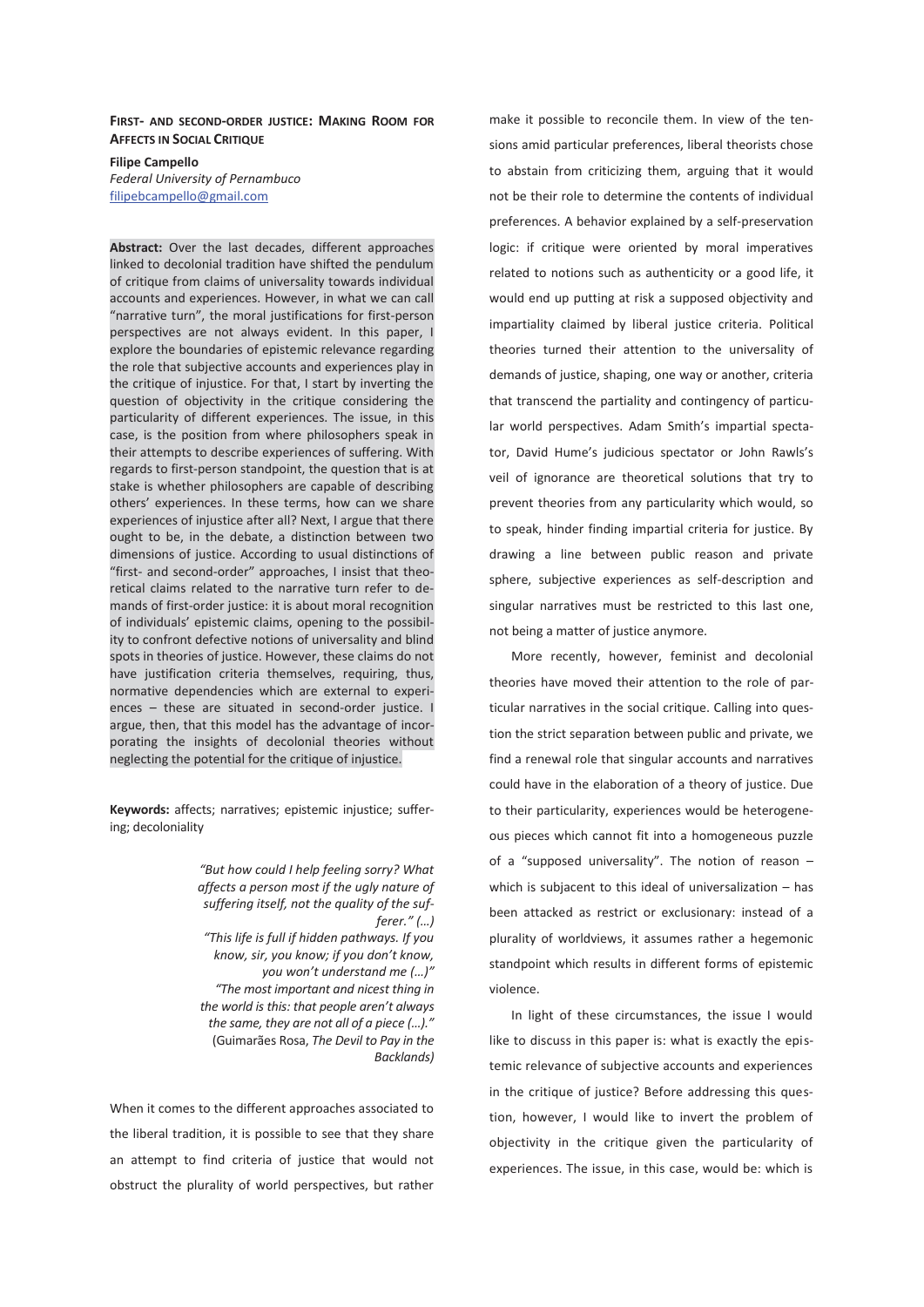the place from where the philosopher speaks in their intention to describe suffering experiences from other individuals? Here we move into an epistemic realm, that is, to what extent can we talk about experiences that are not our own? In other words, to what extent can we share subjective experiences – namely "secondperson standpoint" – or, in a closer sense than I am discussing, can we move from a first-person to a thirdperson perspective – as in social critique? If we always speak in first person and if there is any cognitive or epistemic limit of experiences, from where would the capacity of criticizing desires and choices of experiences that are not our own come from? How can we share experiences of injustice after all?

# **Where do we speak from? Sharing experiences of injustice**

Firstly, in order to address this issue, it could be useful to remember the distinction Peter Strawson (2008) proposed between resentment and moral indignation: whereas resentment is taken as a reaction to an offense or indifference directed to oneself, moral indignation is an unpersonal and uninterested attitude. Unlike resentment, indignation attitudes would be "reactions to the quality of others' wills, not towards ourselves" (Strawson, 2008, p. 256). Strawson, then, distinguishes personal reactive attitudes from what he calls *vicarious attitudes*: those of putting yourself on someone else's shoes, although the offense is not directed to yourself. In other words, you can be dominated by a feeling of indignation in face of an experience of injustice, regardless of the fact it is directed to you. In his words:

What we have here is, as it were, resentment on behalf of another, where one's own interest and dignity are not involved; and it is this impersonal or vicarious character of the attitude, added to its others, which entitle it to the qualification 'moral' (Strawson, 2008, p.258).

It is not clear, however, which criteria make it possible to entitle a vicarious (or indirect) attitude as being *moral*. Although Strawson contributes to distinguish between,

on the one hand, resentment as a direct reactive attitude and, on the other hand, indignation as a feeling of whom observes and perceives an experience of injustice, this should not lead us to assume that every feeling of indignation is morally legitimate *per se*. I can feel indignation for an attitude directed to someone close to me or with whom I have some emotional tie, without this feeling laying down the moral justification of the action. Additionally, in these cases, affects are majorly ambivalent: taking sides may be highly motivated by emotional ties, which, in turn, can act on the impartiality of a moral judgement. Such difficulty can be partly explained by the fact that Strawson's argument has already the intention to bring the role of affects into the analytical debate – more specifically regarding the problem of moral determinism (as he recognizes, "it is pity that talk of the moral sentiments has fallen out of favour" (Strawson, 2008, p.268). Despite the oddness of this disuse, I would like to detain myself on the issue concerning the first-person perspective. What is exactly the difference between the experiences I feel in first person and the ones I feel in second person? More precisely: *is experience a condition for the critique of injustice?*

Let us see a story told by Joaquim Nabuco, a prominent Brazilian abolitionist. Born in the Massangana sugar mill, near Recife, in a wealthy white family of the rural aristocracy of the Brazilian state of Pernambuco, Nabuco tells his childhood memories living in a sugar mill. One of the most remarkable recollections of this period is the rupture from when slavery stops being something familiar, felt through an acritical emotional tie, and starts to be questioned:

I was sitting one afternoon on the landing outside the house, when I see rushing up to me an unknown young black man, about eighteen years old, who threw himself at my feet begging me, for the love of God, to have him bought by my godmother to serve me. He came from the neighborhoods, looking for a new master, because his, he told me, punished him, and he had fled, risking his life...This was the unexpected trait that made me discover the nature of the institution with which I coexisted familiarly so far, without suspecting the pain it concealed.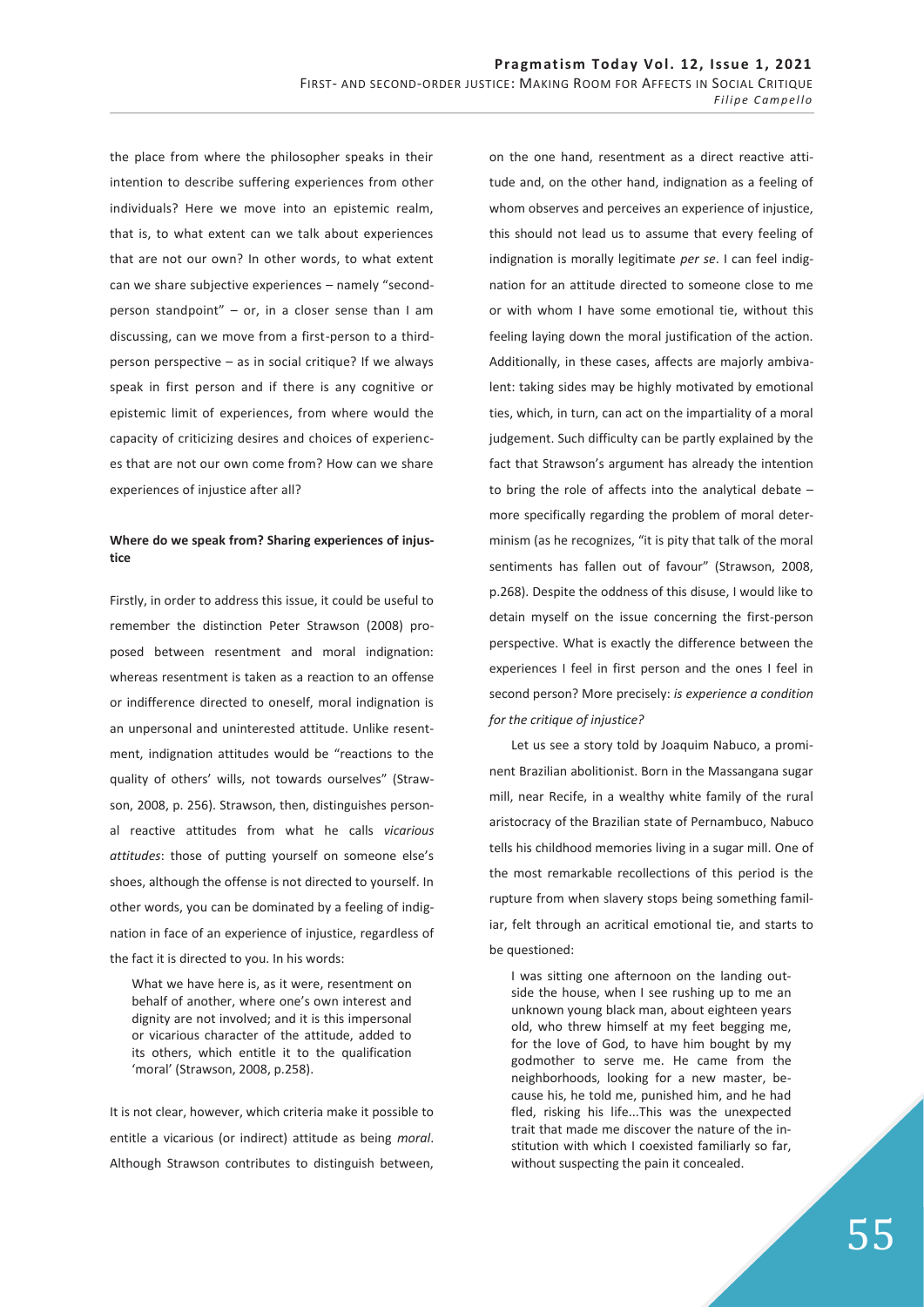Nothing shows better than slavery itself the power of the first vibrations of the feeling. […] Thus, I fought slavery with all my strength, repelled it with all my consciousness." (Nabuco, 2012, p. 190)

The epistemic issue of Nabuco's perception of injustice, which is clearly not the same as the experience of the slave who encounters him, is a standpoint shift from first to second person. What is the difference between both experiences? What allows Nabuco sharing this narrative as injustice?

A first answer to this question is what we can call *epistemic privilege of experience*, as it has been the tendency in most of the recent literature associated to the narrative turn. Nabuco, obviously, does not (and he cannot) feel the same experience of the slave. His critical and reactive position is crossed by the feeling originated by a moral felling (a vicarious one, as in Strawson's vocabulary): when facing the young black man in the condition of slave begging to be bought, Nabuco says he feels – and, in a way, shares – the pain that afflicted that man. *Feeling*, in this case, did not mean experiencing in first person (as in the concept of *lived experience)*, but *realizing*, that is, being able to share, in second person, experiences which can intersubjectively be perceived as unfair.

Nevertheless, the epistemic issues we see in this narrative are not only inherent to lived experiences as a condition for the critique of injustice - what we can call *epistemic privilege of experience*, as it has been the tendency in the recent literature associated to the narrative turn. Indeed, the privileged position of Nabuco, from which he narrates his perception of the injustice intrinsic to the condition of slavery, not only reveals his narrative as an example of the problem from a second-person perspective, but makes his account relevant *as an account*. Even though the role of black intellectuals, such as Luiz Gama, or of important characters in the Maroon resistance, such as Tereza de Benguela, was relevant to the abolitionist movement, Nabuco's account is the one heard and which resists time. From the perspective of epistemic injustice, the issue of injustice does not only refer to the reflexive capacity of injustice. Beyond the

second-person standpoint (that is, the perception from someone who does not suffer the experience of injustice directly), what is unfair here is the fact that the firstperson standpoint does not gain social or political relevance $^1$ . It is not merely a circumstantial detail that we rarely hear first-person accounts from slaves. The fact that the account by Mahommah Gardo Baquaqua's, a former slave who ran away to the United States, had been the only autobiography of enslaved people in Brazil corroborates the discrepancy of how these stories circulate and of the epistemic relevance they historically assumed in the perception of injustice<sup>2</sup>. The narrative of lived experience in first-person acquires different weights in the scope of injustice when it is socially set beforehand which of them matters. The absence of firstperson accounts and, especially, its effacement are *problems of justice*. Whereas some are heard, others are silenced; some are remembered; others, forgotten.

When Frantz Fanon wrote *Black skin, white masks*, he alerts us to what is behind the claims of epistemic universality – closely related, in this case, to the colonial discourse. There, Fanon articulates an intrinsic connection between his experience as a psychiatrist and his practice in a context of cultural dissonance that takes place in Argelia under the French colonial domination.

<sup>&</sup>lt;sup>1</sup> In *Epistemic Injustice*, a pioneer work on this discussion, Miranda Fricker (2008) calls this problem *testimonial injustice* – when accounts are not heard in their epistemic potential. This concept differs from what Fricker calls *hermeneutic injustice*: unlike testimonial injustice, which refers to the prejudice in light of the content of the account and depending on the author of the narrative, *hermeneutic injustice* embraces relations of injustice rooted in social practices which restrain individuals to perceive them as unfair.

<sup>2</sup> Certainly, the importance given to first-person accounts only refers to the epistemic dimension of injustice, but it is not enough to overcome political dimensions of injustice. It suffices to recall that Frederick Douglass, who would become one of the main characters of the abolitionist movement in the United States, left his memories in three autobiographies – the first one, *The Narrative of the Life of Frederick Douglass, An American Slave, Written by Himself –* which would become a best-selling success. The moral meaning of epistemic acknowledgment does not replace the meaning of the social and legal dimensions that constitute the normative horizon of the vocabulary of justice. It is also for this reason that I dissent from the reflections about justice which reduce it to the epistemic dimension of lived experience, which I interpret as one of the pre-conditions so that the vocabulary available for the *disputes* about justice can be put in a more symmetric and, consequently, fairer way.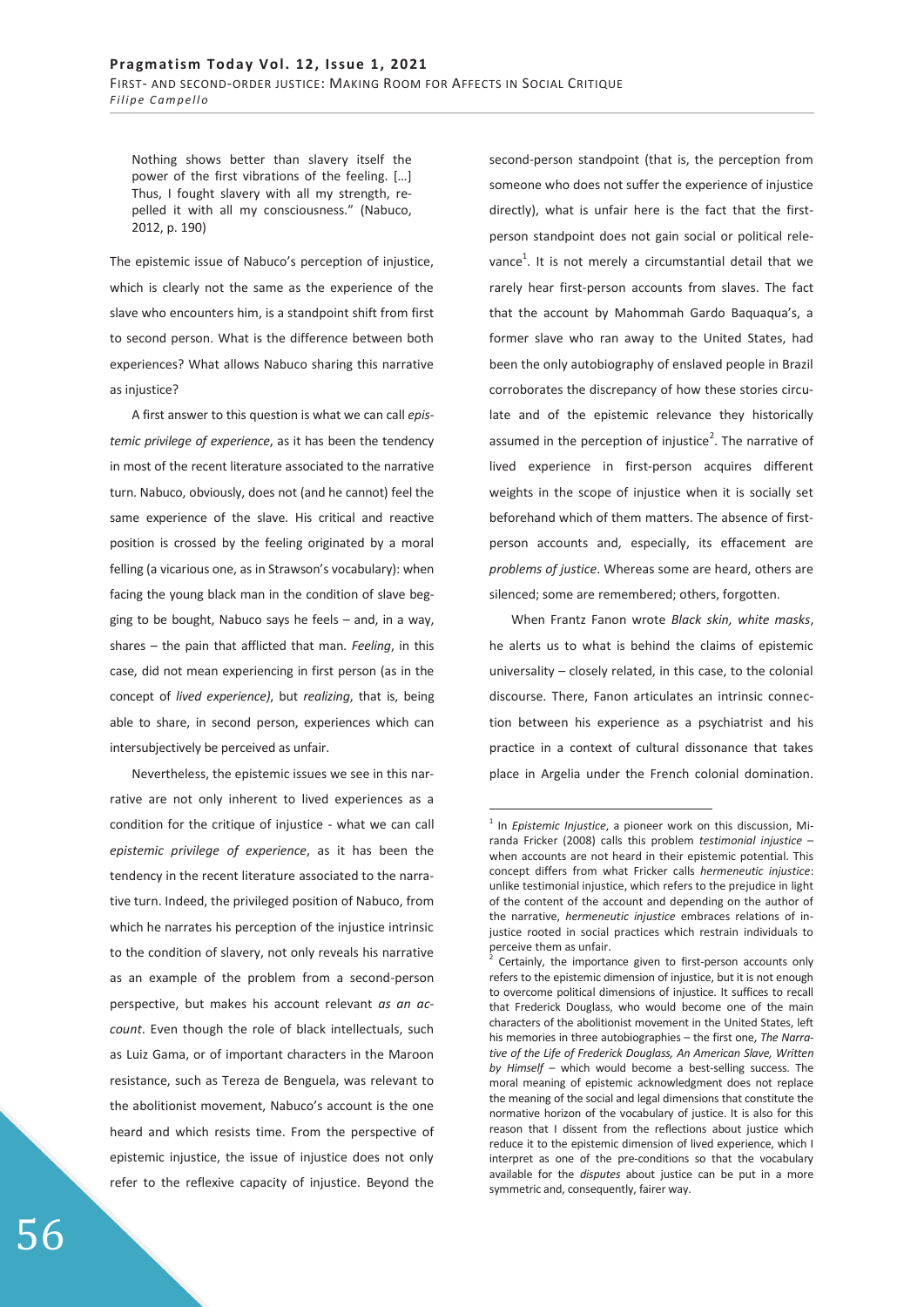Under the perspective of psychiatric practice, claims of universality become even more latent since they assume a totalizing model of the subject category and its symptoms. This kind of resistance unfolds questions like: who can speak on behalf of the universal? Which universalism? For whom? In sum, which voices have universal value, whereas others only have particular value?

These were issues that, one way or another, mobilized different sides of the decolonial thought. Fanon argues that behind what we call "universal" there are disputes between narratives that exclude perspectives which are prevented from being recognized in their epistemic claim. When bringing light into this issue, what is valid and consolidated as the center of the canonic speech contrasts with what Fanon calls "the lived experience of the black man", which names one of the chapters of his book. Narrating in first person, he describes the experience of not recognizing himself in the supposed universality of knowledge in the French colonizer in Argelia: a kind of racial and colonial scope which provokes a vertiginous strangeness – a type of *epistemological de-identification.* Fanon's choice for the first-person narrative brings an epistemic force into a struggle for the acknowledgement of a subjectivity forbidden to the universal category. Since it is directed to the theory, the critique is neither particular nor wants to affirm its perspective as "other universal", but revindicates that his *lived experience* is not included in that colonizer discourse that, as such, wants to be worth as universal. He is saying: "I do not recognize myself in this theory".

What we see here is the case of the "man" category, mostly connected to its *desires* – an issue that Fanon elaborates from his professional experience as a psychiatrist. "What does the man want? What does the black man want?" – he asks, transferring the emphasis of the universality of the "man" category to an identity which does not recognize itself in this universal category. The black man's desire is questioned as a volitive sphere that does not fit in the category "man's desires", since the "universal" pattern of recognition of the Martinican black man  $-$  Fanon argues  $-$  is the French white man. Then, the particular becomes refractory to its encapsulation in categories which is strange to it. It is the universal, not the particular, which is alienated from itself, being reduced to a self-referential and, therefore, excluding reason. Fanon's conclusion is emphatic: "The black is not a man" (Fanon, 2008, p. 1).

The same is valid for language: while asking himself about the construction of the black man's identity, Fanon brings the example of the use of "*petit-nègre*" as an incorporation of the colonial language: once being a simplified version of French language, the speaker of *petit-nègre* self-subdues himself due to the colonialist discourse, so that "answering in *petit-nègre* is immuring the black person with extremely toxic strange bodies" (Fanon, 2008, p. 48). This means, first and foremost, that colonial subjection is also psychic subjection. For Fanon, what is exposed is the fact that colonial and racialized ways of life are specific ways of suffering, which, as such, must be faced under reactive models of political action.

An analogous sense of language strangeness is narrated by Kwame Appiah in his work entitled *In my father's house*. In what he calls "the invention of Africa", Appiah mentions the subterfuges of semantic violence in the speech of Alexander Cummel, an American Episcopal priest who defended that due to the colonization, despite slavery, the "divine providence" had inherited the ownership of the Anglo-Saxon language, "superior in its euphony, its conceptual resources, and its capacity to express the 'supernal truths' of Christianity" (Appiah, 1992, p. 19). The epistemic violence that Appiah accounts is a result of an excluding sense of universal that can only deal with difference by eliminating it. In this scope between universal and particular, the issue remains being which speeches are taken as universal and, mostly, who can speak on behalf of universal.

Appiah concludes, in an ironic tone:

Now, over a century later, more than half of the population of black Africa lives in countries where English is an official language, and the same providence has decreed that almost all the rest of Africa should be governed in French or Arabic or Portuguese (Appiah, 1992, p. 19).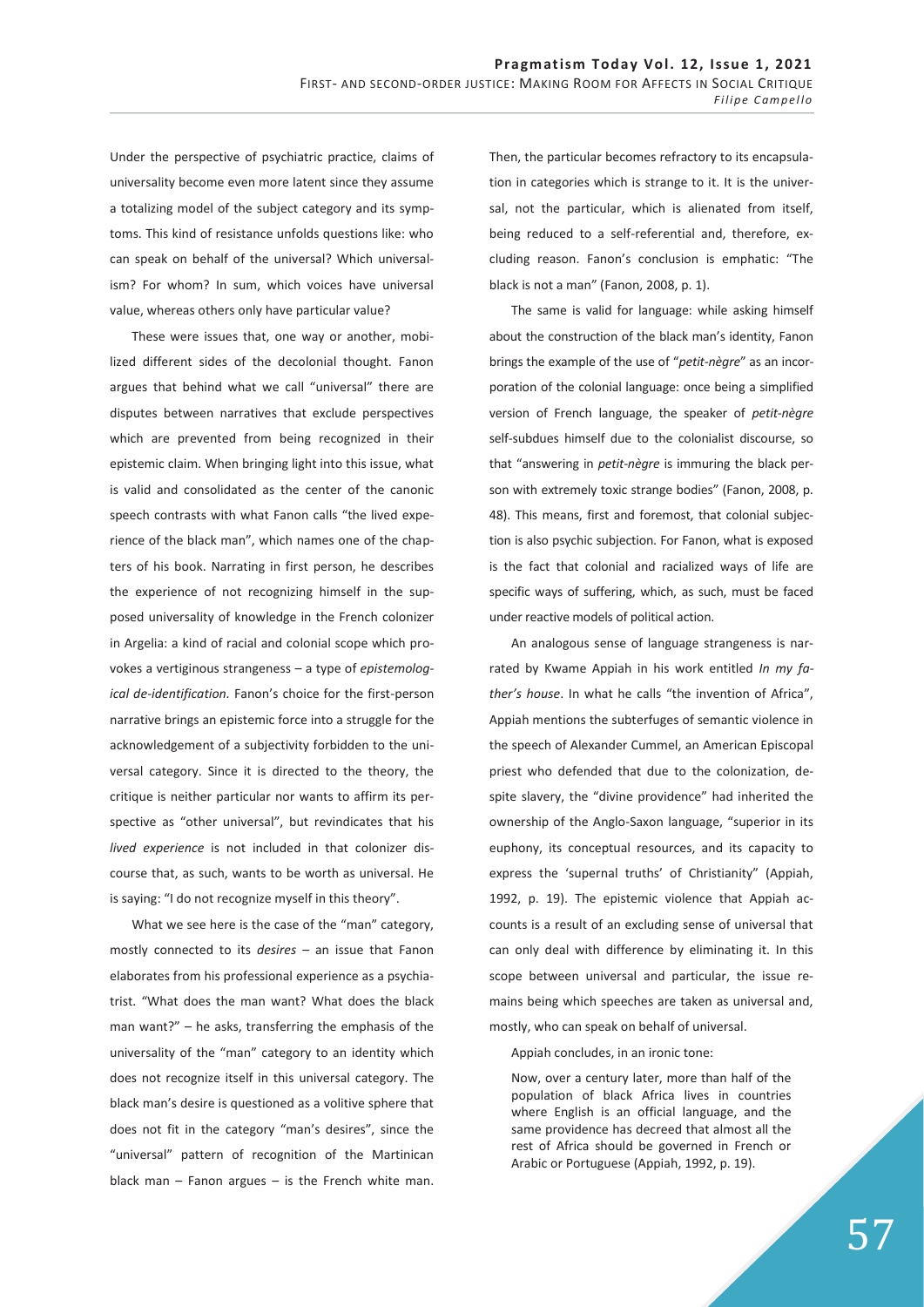#### **Whose reason? Between particular and universal**

When confronting the supposed "reason's standpoint", decolonial critiques paved the way for a shift in the pedulum, moving it from universal to particular and confronting what was taken as defective notions of universal reason. However, whereas these critiques were originally directed to an epistemic widening and inclusion of discourses initially excluded of this universal, they started to play a role of self-validation, in which it was no longer clear to what extent their claims could go beyond their particular dimension. The result was that, from the centrality of the struggle for recognition of different narratives, these approaches changed their focus from what would be an epistemic critique to a kind of normative self-validation based on experience. Firstperson narratives which could have a potential for critique started to be self-referenced, that is, instead of affecting and contributing to theoretical claims reassessment, they remained mattering as particular accounts.

The epistemic relevance of the widen potential of the narratives rests precisely when it is able to transcend the particular character of first-person accounts. In other words, the problem of lack of epistemic acknowledgement occurs when, even though accounts were heard, they were not taken in their potential of epistemic contribution to overcome the status of a mere private story. In *Plantation memories*, Grada Kilomba complains about being criticized for her excess of emotivism and about being discredited. The categorization of her analysis as full of sentimentalism, little objective or little scientific ("you overinterpret") meant to discredit her speech or to silence her – the "endless control over the voice of the *black subject* and the desire to govern and rule how we approach and interpret reality" (Kilomba, 2010, p. 34).

As a scholar, for instance, I am commonly told that my work on everyday racism is very interesting, but not really scientific, a remark that illustrates the colonial order in which Black scholars reside: "You have a very *subjective* perspective;" "very *personal*;*"* "very *emotional*"*,* "very *specific*;" "Are these *objective* facts?" Such comments function like a mask, that silences our voices as soon as we speak. They allow the white subject to place our discourses back at the margins, as deviating knowledge, while their discourses remain at the centre, as the norm. When they speak it is scientific, when we speak it is unscientific;

universal / subjective;" objective / subjective;" rational / emotional;" impartial / partial;" they have facts, we have opinions" they have knowledge, we have experiences

These are not simple semantic categorizations; they possess a dimension of power that maintains hierarchical positions and upholds *white* supremacy. We are not dealing here with a "peaceful coexistence of words", as Jacques Derrida (1981: 41) emphasizes, but rather a violent hierarchy that defines who can speak." (Kilomba, 2010, p.  $51-52$ <sup>3</sup>.

Kilomba's claim is that her speech must not be acknowledged as merely a particular one, but rather be understood in its potential of objectivity which precisely *transcend the subjectively meaning of their singular experiences.* When she reclaims the acknowledgment of people and identity groups whose speeches are systematically made invisible, this is not restricted to the sphere of particular experiences, but it ultimately encompasses a matter of justice: the epistemic reasons for exclusion or invisibilization of these discourses are unfair. This type of revindications refer, therefore, not only to a claim of particularity (characteristic of plural ways of life), but to a *universalism* that embraces justice demands. They bring, in sum, the moral potential of the struggle for the *equality of epistemic recognition.* 

Grada Kilomba's revindication is for having their speeches acknowledged as more than their own experiences, *i. e.* , whose claims of validity transcend mere

 $\overline{a}$ 

<sup>&</sup>lt;sup>3</sup> Also in this sense of the relation between narrative and power, Chimamanda writes: "It is impossible to talk about the single story without talking about power. There is a word, an Igbo word, that I think about whenever I think about the power structures of the world, and it is "nkali." It's a noun that loosely translates to "to be greater than another." Like our economic and political worlds, stories too are defined by the principle of nkali. How they are told, who tells them, when they're told, how many stories are told, are really dependent on power" (The danger of a single story, p. 37)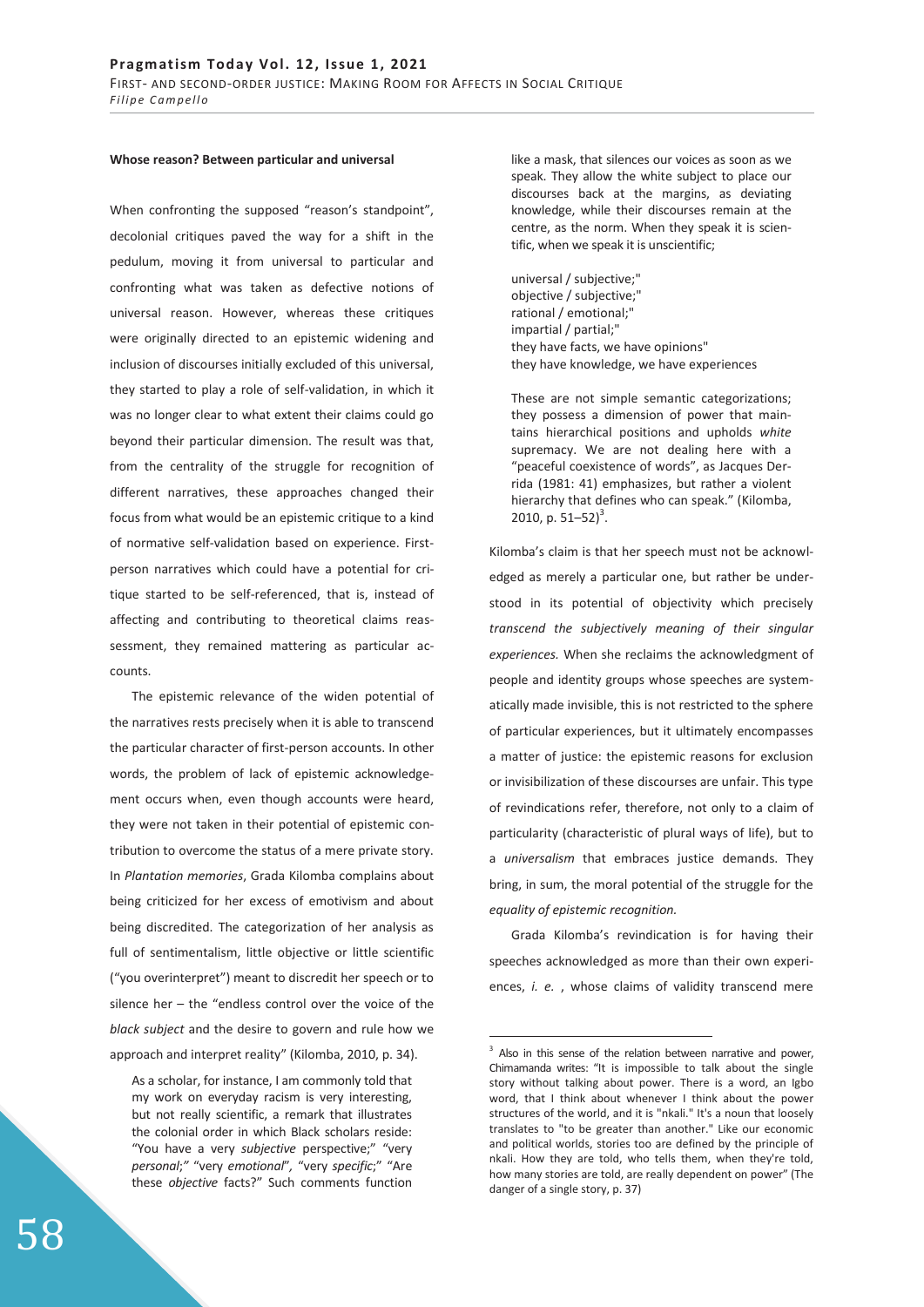particularity. The scope of epistemic validation – what makes some speeches worth as particular, others as universal; some as central, other as peripheral – is in itself a problem of justice. Nevertheless, the theoretical outreach of these narratives must precisely be able to overcome its relevance as restrictive to their particular character: if they do not bring the epistemic claim of transcending particularity, first-person accounts will continue to be just accounts.

The normative potential of accounts centered on identity is not immune to these same ambiguities. On the example mentioned by Appiah, he argues that what makes Alexander Crummel feel entitled to make an assertion about the semantic superiority of the English language is his condition of Afro-American. He does not  $speak - so$  he believes – from the perspective of a white colonizer, but as a black man – an identity scope that, for Appiah, can also bring distortions in his claims of speech legitimacy. This same option for an analysis focused on subjective experience  $-$  but which intends to be, at the same time, shared in terms of identity – leads Fanon to reduce, at times, the complexity of a culture to an almost archetypic construction of the post-colonial man. When Fanon claims for an identity position in his speech, is he speaking on behalf of all black subjects? Black men born in Martinique can speak on behalf of black female students in Paris<sup>4</sup>? What is shared and what is not between darkskinned black people from the suburbs of Paris of Senegalese ascendance who have just immigrated, and lightskinned black people of diasporic origin in Rio de Janeiro? In sum: who can speak on behalf of the "blackness"?

The question proposed by Fanon in the beginning of his book – what does the black man want? – is, then, delimited by a kind of constitution of desire that neither fits the speech "what does the man want?" (which ends up meaning what does the white man want), nor necessarily delimits a valid constitution for all black men. Although Fanon's speech is in first person, speaking from the *lived experience* of the black man, it brings the po-

-

tential of rupture and tensioning; it cannot be dissociated from *his* experience – which can assume shared traits with other lived experiences -, but cannot easily transcend the pendulum between particular experience and universal category. In other words, any speech with claims of shared identities can reveal itself paradoxical.

Furthermore, the potential of experiences in the constitution of individuals not only means a static standpoint, but also a critical position on this place from where one speaks. It is precisely this critical awareness as a learning horizon that makes possible living other experiences. More than that, experiences unclose a multitude of possibilities: as subjects, we are not only located in the threshold of lived experiences; we are at the outset of what we can still live: experiences that can still be lived, other desires that can still be desired.

Therefore, moving the critique's pendulum from universality to singular experiences does not easily solve the problems initially faced by the narrative turn. The tension between universal and particular as the horizon of constitution of the subject from a logic focused on affects as a property persists in a paradoxical manner: particular takes the place of universal, relying in the subject's experience what could be found before in the horizon of the social vocabulary that precedes it.

However, Fanon's reflection brings an important contribution by questioning the colonization of the speech supposedly based on a universal rationality, whose claim of universality validates itself only excluding. Even though the epistemic contribution of the lived experience does not automatically concede the moral criteria that transcend its phenomenological immanence, it can pressure flawed notions of injustice. In these cases, first person's narratives are relevant, because they reveal that the supposed impersonality of universal reason is, in fact, equally concrete and particular, with the difference that it imposes itself more coercively than the other.

Neither every translation of different narratives means speaking on behalf of the other as a denial of difference nor every representation must take the form

<sup>&</sup>lt;sup>4</sup> This is a concern which is present in Fanon's documentary.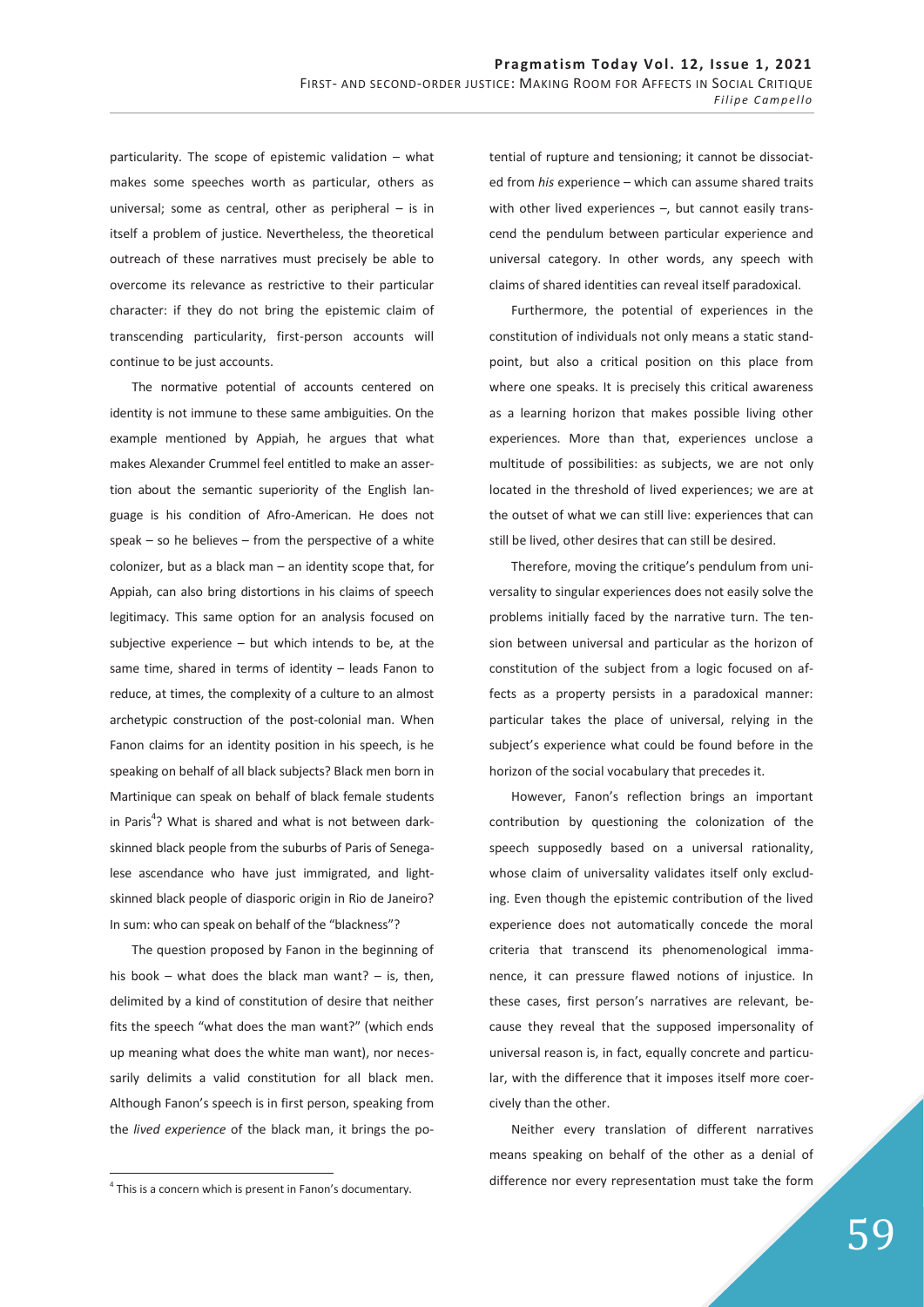of replacement. Representations can mean, as Spivak proposed in relation to its meaning in the German vocabulary, not only the replacement of another (*Vertretung*), but an exhibition, presentation (*Darstellung*) – the other who speaks for herself, mitigating ways of epistemic violence<sup>5</sup>. The dialog between the Shaman Yanomami Davi Kopenawa and the French anthropologist Bruce Albert, whose intense conversations resulted in the monumental work *The Falling Sky,* is an example of these translation efforts in which the theoretical disposition goes from *speaking on the behalf of* to *listening to the other*. Without denying the risk of a reductionist confrontation of perspectives, inherent to language itself, Albert spent four decades interacting with Davi Kopenawa, in a position of a mediator who creates a bond of mutual trust. Only after this commitment, it became possible to respond to new conceptual tools and to world perspective(s) (or "worlds of perspectives", to use an expression by Viveiros de Castro) based on radically different ontologies. An encounter that somehow echoes the potential mode of translation assumed by the shamanic entity itself<sup>6</sup>."I like to explain these things to whites, so that they may know" <sup>7</sup>. The verbs Kopenawa uses in this statement have their own force: *explaining* and *knowing* bring an unsettling and conscious

pretension of truth, which, for that matter, arrogates an epistemic superiority. Kopenawa has the consciousness of whom he is talking to, the sentence is less arrogant and more ironic. The tone is disconcerting, provocative. And Kopenawa knows that.

Accounts such as Kilomba's, Fanon's, Appiah's and Kopenawa's revindicate, in different ways, a process of struggle for epistemic recognition, not only as representativity –by making themselves seen and heard – but by revealing how the way the "universal" construction of epistemic categories is constituted excludes other invisibilized accounts in this process. Its pressure is fundamentally "metacritic", since these claims are not disputing the content of the critique *per se*, but the acknowledgement that their critical potential should be equally heard. When these claims pressure the canon, they do not do it only from a condition of particularity – a lived experience in particular  $-$ , but from a process of rectification of epistemic injustice. By saying "I do not recognize myself in your universal", particular experiences are neither reduced to their particularity nor they impose themselves as a new universal; instead, they press theories towards correction and widening. As Spivak says:

It is not about a description of "how things really were" or about privileging the narrative of history as imperialism as the best version of the story. It is, on the contrary, to offer an account of how an explanation and a narrative of reality were established as normative (Spivak, 1988, p. 48).

## **Epistemic recognition and moral justification: Distinguishing first- and second-order injustice**

If, on the one hand, the inclusion of these perspectives enables to create a theoretical vocabulary which is already disposed in the demands for justice in an immanent way, their justification criteria depend, on the other hand, on a constant tension between particular experiences and social norms. None of them brings justification criteria *a priori*, but express a majorly negative function of criticism and correction, putting in question the supposed normative neutrality of the "narrative of reality". Insofar as these narratives are directed to descrip-

<sup>&</sup>lt;sup>5</sup> "They must observe how the pretense of the world in representation – its scene of writing, its *Darstellung* – dissimulates the choice and the need of 'heroes', paternal proxies and agents of power – *Vertretung*. In my opinion, the practice must be attentive to the double sense of the term representation, instead of trying to reinsert the individual subject through totalizer concepts of power and desire" (Spivak, 1988, p. 43).

 $6$  "In anthropology, the image of the shaman is known as a diplomat or a cosmic translator; the one who travels around different worlds and deals with subjects who are different, but equally human. To go back and tell what he saw, the saman cannot confuse the perspectives, otherwise he runs the risk of being captured by others' point of view, definitively turning into somebody else. In the theory of shamanic translation, a same referent, object or word can mean another thing entirely, depending on the perspective. There is not an Adamic, absolute language, responsible for equaling the differences between world and languages" (Arthur Imbassahy, *The art of holding the sky through the difference*, Suplemento Pernambuco, p. 12. n. 162, August 2019).

 $7$  Turner & Kopenawa, 1991, p. 63. Davi Kopenawa's interview to Terence Turner, a representative of the American Anthropological Association's special committee, formed in 1991 to investigate the situation of the Yanomami tribe in Brazil. Quoted in *The Falling Sky*, p. 63.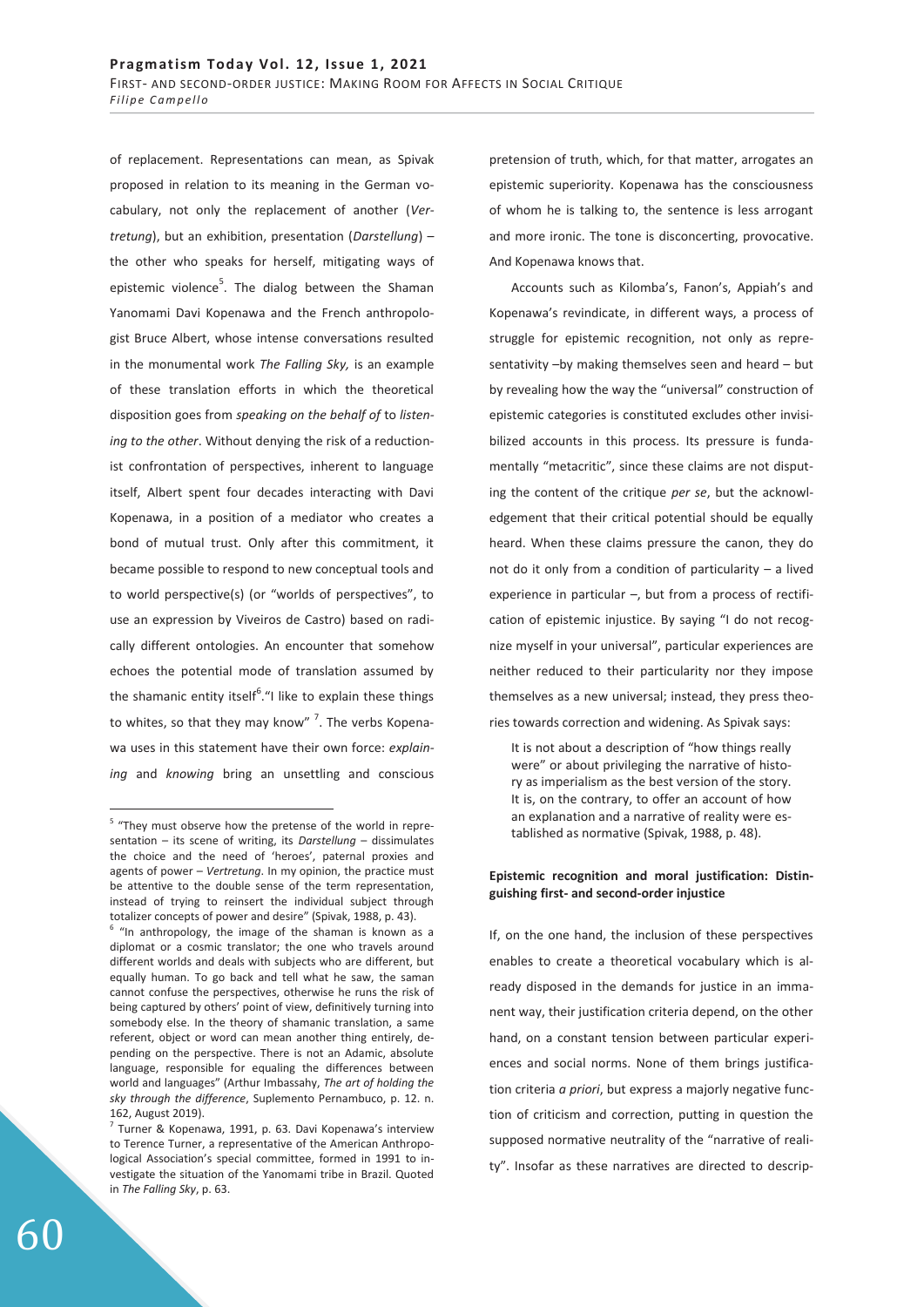tive claims, the epistemic issue consists of ethnographic or cultural translation works; in other words, of the limits and efforts in approaching a culture which is different than the one of the researcher<sup>8</sup>. Without losing sight of this set of critiques around this issue of ethnocentrism, the problem which particularly interests me is, however, the impact they have in the scope of normative theories. Offering criteria for issues of injustice is certainly not in the same plain of narrating anthropological perspectives and, in the case of normative theories, such criteria refer, as I have insisted, to the potential that particular accounts based on experiences offer to these theories.

In light of what we have seen so far, I would like to suggest that the normative force of singular accounts is mostly connected to two different issues. The first one refers to *epistemic injustices.* Theories which are hermetically enclosed in their own speech, only hearing their own voice, fail to take their assumptions of universal rationality as incorrigible. For the sake of the concept of reason they claim to assume, some discourses validate themselves as universal, whereas others are treated as peripherical for supposedly not taking the reason's standpoint. These theories sometimes in a subtle, other times in a more explicitly violent manner, assume the other person cannot speak for him/herself. In these cases, we are facing relations of injustice which are not derived from disputes for rational criteria around justice, but of *whom is recognized as speaking on behalf of reason, whose reasons deserve to be heard*. In this change of perspective from *what* is announced to *whom* announces, the critique stops being delimited by the force

-

of arguments – and in its potential of universalization – and starts having higher or lower relevance depending on who speaks. The epistemic problem does not refer, in sum, to the privileged access to a set of experiences, but to the fact that such demands have not been historically addressed in a more equitably fair manner.

I call this problem first-order justice<sup>9</sup>. In these cases, we are not dealing with normative dispute of moral justification, but, in a previous step, assuring that the people affected can be acknowledged in their epistemic claims on a speech free of coercion<sup>10</sup>. Besides bringing problems of epistemic injustice into attention, accounts have the potential to expose the flaws of normative theories by bringing to light the universality claims. This other normative dimension of the accounts, which one can call *legitimacy claims*, consists of the pressures against the supposed universal knowledge, showing how defective it is, in other words, that the vocabulary we use to delimit notions as universality and rationality is flawed. Experiences and narratives then have critical relevance not only because they tell other stories, but also because these stories offer us new concepts and images, opening the subject to the expansion of their vocabulary, being able to see what had no "reason" to be seen before.

The fact that some narratives have been called "great" result from bets and claims of universalization. However, along the history, other narratives also offered the potential to be "great". Such degree of relevance depended not only on its potential of universalization –

<sup>&</sup>lt;sup>8</sup> For some time, works in the scope of anthropology raised the question about the tendencies of epistemological construction as a false universalism which ended up fetishizing what did not belong to the center of the construction of knowledge. He? pointed to a change of perspective that, instead of showing itself as a supposedly neutral description, meant an "invention" (*e.g.,* Mudimbe, *The invention of Africa*, Edward Said, *Orientalism. The Orient as an Invention of the Occident).* Nothing more dystopic than imagining Kant, in Könisberg, thoroughly describing the different world cultures. Behind this supposed – and even arrogant – cosmopolitism of philosophy, hides itself a position which gets to be surprising in its presumption: a provincialism with colonialist pretensions.

<sup>&</sup>lt;sup>9</sup> I have in mind here the distinction between first and secondorder volition made familiar by Harry Frankfurt (1971). More recently, this distinction was proposed by Alessandro Pinzani regarding different experiences of suffering, more closely to the difference that Miranda Fricker proposed between testimonial and hermeneutical injustice (see Pinzani, *First and second-order suffering*, manuscript). In this paper, I draw my attention to these distinctions, but aiming at clarifying what I see as some confusions between epistemic and moral dimensions of recognition.

<sup>&</sup>lt;sup>10</sup> Although they start from different premises, aspects of firstorder justice are found, from procedural theories to decolonial theories. Because, one way or another, what is at stake is the possibility of including in the speech who was out of it. However, what these different approaches share does not prevent that the own premises of rationality and universality taken as procedural theories end up limiting the inclusion of other narratives, contradicting what they intend to defend.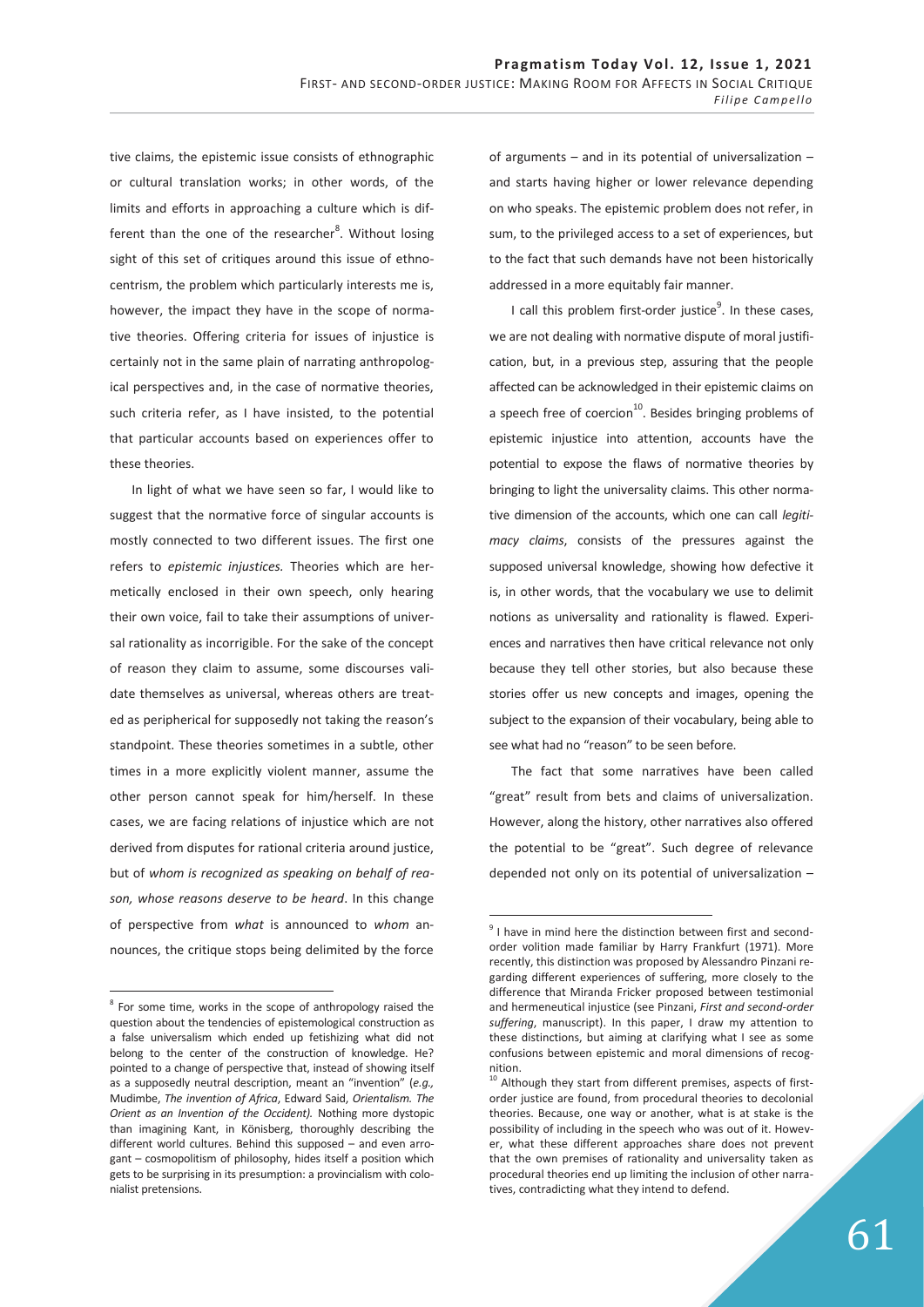if they can explain better structural phenomena, ideologies, etc. (which from the theoretical point of view can be justifiable) –, but on criteria other than its semantic power, as in the previously mentioned cases of firstorder injustice. These criteria which are beyond a theory, let us say, morally neutral, define who is in and who is out, which narrative counts as universal and which counts as peripheral. And it is not by chance that this universal vs. particular scope coincides with theories that were historically located in the center and in the periphery of the geopolitical spectrum. Besides, we cannot just "jump" past narratives since they structurally constitute our current horizon of world perspectives. Even though it is possible to retroactively criticize the reasons that made them be accredited as canonic, its performative effect constitutes the vocabulary from which we think and act in the present.

It is precisely due to this false symmetry that theories of justice must be sensitive to accounts that historically could find little space in the constitution of the canonic models of comprehension of justice, constantly opening themselves to the *corrigibility* and the revision of their principles. Whereas the theoretical work is situated in a constant tension between different claims of legitimacy of particular world(s) perspectives, particular narratives and experiences continue to confront claims of universality which start to be constantly rectified $^{11}$ . The latent critiques then serve as thermometers and as forms of pressure between particular and universal. Depending on the assumptions – and, in a last analysis, on the senses of reason assumed – such critiques indicate that claims of universality are flawed as they cannot incorporate other narratives. This is what Judith Shklar, an author situated in the liberal tradition, affirms when it comes to what is called "normal justice":

[...] normal justice is a set of rules and basic principles that rule the distribution of benefits and responsibilities inside a community, and this demands the establishment of effective and impartial institutions to assure the application of the rules and basic principles. This general and rulebased approach is necessary for justice to be institutionalized as organizational laws and practices. But as a result, "normal justice" frequently has blind spots, gaps and non-intentional consequences. (Shklar, 1998, p. 17) $^{12}$ 

It is due to these blind spots of the justice system that Shklar proposes that political philosophy should seriously consider the perspective of victims of injustice. She defends that the victims' "sentiment of injustice", as a perspective of the directly affected, can contribute to correct theories and institutions, allowing philosophers to equally rethink their theoretical positions. In order to show the flaws and interferences in the perception of injustice, Shklar describes how relations that were historically described as mere *misfortunes* started to be regarded and described as unfair. As she describes it, much of this widening of the perception of injustice was due to the contributions brought by the narratives and accounts of suffering from victims of injustice.

In short: first-order injustice refers to unequal practices of epistemic recognition. This regards how narratives and experiences can play a role of widening the

-

 $11$  One of the issues that naturally arises here is if it is worth maintaining or abandoning theoretical claims characterized as "universal" or "great" narratives. Concepts, such as "pluriversalism" or "Amerindian perspectivism" have been proposed as means of resistance to theoretical approaches with claims of universal comprehensiveness (see Viveiros de Castro, 2016). In my point of view, we can widen our vocabulary about matters of justice without having to abandon the belief that issues such as slavery can be criticized as *universally* fair. For this reason, I understand that, in order to open ourselves to the critique, we must not forego the potential of reasons which continue to offer the own possibility of critique to injustices which transcend the particular character of experiences. However, these are the same claims that must assume the coverage which is constant to its correction by including other narratives in a more sensitive way. One of the biggest mistakes of the ones who are refractory when criticized is the arrogance of not allowing themselves to review their beliefs, always regarding them as truths instead of more modest attempts of hits that may occasionally fail. A little more of humbleness would enable to see that those who continue to speak on behalf of the uni-

versal do so because other perspectives were historically excluded from this universal. These are dwarfs in the shoulders of giants, but for reasons that are contrary to what the expression originally wanted to indicate.

<sup>&</sup>lt;sup>12</sup> "Body of rules and basic principles governing the distribution of benefits and burdens within a community, and it demands the establishment of effective and impartial institutions to guarantee the enforcement of these basic rules and principles" (p. 17). This rule-bound, generalized approach is necessary for justice to be institutionalized as laws and organizational practices. But as a result, normal justice frequently has blind spots, gaps and unintended consequences.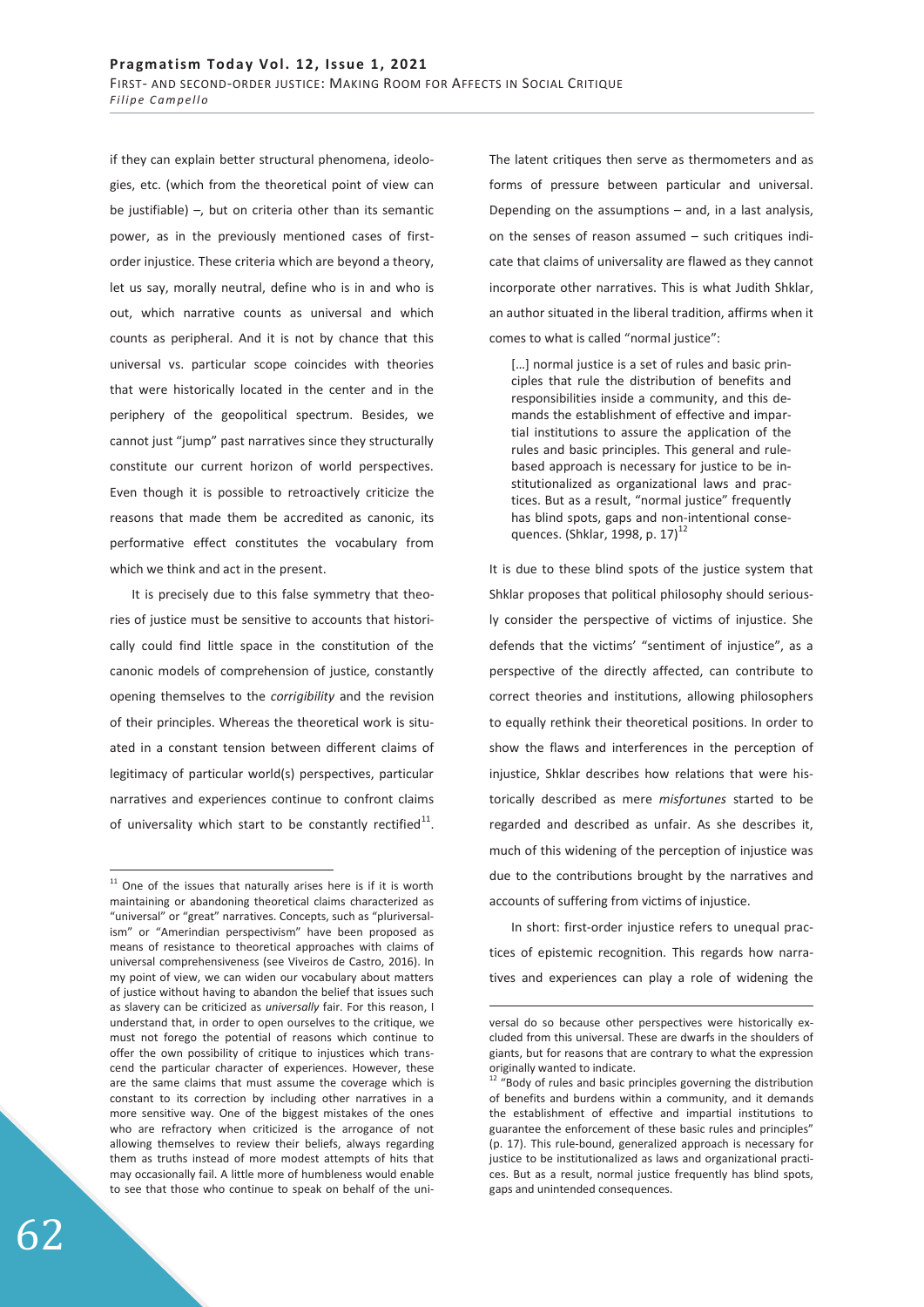epistemic outreach of normative theories, but it is still not clear how lived experiences can provide the criteria of injustice. Indeed, even though we recognize the normative potential of the speeches in what concerns firstorder injustice – i. e, that all speeches *can* be normatively justified – it does not mean they *must* be justified.

It is in relation to these disputes about moral justification criteria of the speeches that we find what I call for *second-order injustice*. The way how we refer to our own experiences, mostly in its affective dimension, are ambiguous: there is not an immediate translation between what we feel and what are reasons to justify these experiences since, in the midst of a wide range of ambivalences where our affects are located, especially when we refer to experiences of suffering, not always we have reasons to find justification criteria in them. Since the theoretical contributions of psychoanalysis, not only the control and reflection of the subject about what they feel and desire were put under suspicion, but also the contingency and vulnerability which constitute the process of subjectivation started to be analyzed as a way of suffering that goes beyond the scope of normative theories of society. Such sense of suffering intends to indicate that, regardless of the socially conquered arrangements, there will always be fissures inherent to the constitution of subjectivity  $13$ . Unlike this kind of suffering – which we can understand as more radically contingent and idiosyncratic –, the tasks of normative theories must be directed to what we call *social suffering*, in other words, the social and institutional practices that could offer a therapeutic meaning in light of the *social*  causes of suffering.

-

I would like to suggest that sufferings can be social not only in the stricter sense of how they can be confronted in the scope of a theory of institutions, but also in two senses, more immanent to social normativity: on the one hand, in relation to the norms that constitute the subjects' imperatives of accomplishment; and, on the other hand, in the limits given by the social grammar, preventing that the ways of life available to the subject can be widened. Differently than sufferings resulting from contingencies of subjectivation, this socially shared horizon can be a target of the social critique. In this sense, bringing narratives to the scope of critique does not mean to criticize them in an isolate manner, as individual choices, but to insert them in a shared semantic horizon.

However, when the critique takes affects as individual properties, it loses sight of the normative patterns that precede the horizon in which the phenomenology of subjective experiences is inscribed. Thus, it stops offering a critical potential to the vocabulary that precedes the way how subjective experiences are articulated. More than that: if experiences and accounts are intangible individual properties, they stop being a problem of justice. From this unilateral perspective of the accounts, singular experiences of suffering can no longer be faced in what could be their social causes. If I said: "what I feel is my exclusive property", these sentiments would no longer have any relevance from the social critique point of view. The result would be a set of "epistemic scubas": monads which could no longer communicate, blocking the conflict inherent to democratic pluralism itself about the degree of normative relevance of affects to matters of justice.

In the public perspective of accommodating the plurality of worldviews, particular accounts will always find divergences and will eventually conflict with other narratives, which might or *might not* be legitimate from the point of view of its moral value. In the perspective of procedural theories or theories which are closer to moral constructivism, it is up to the speech among the most affected people, and not to the moral philosopher, to

**<sup>13</sup> In** the scope of psychoanalytical theories, the role of the clinic refers to this kind of singularly contingent suffering. Bringing light to this complementarity of a work division between psychoanalysis and social theory means, as a I defended somewhere else, make way to what psychoanalysis has of best to offer: even though we imagined politics in its therapeutic potential, there will always be some kind of suffering which is inherent to subjectivation and that, as such, escapes a normative theory of society. It is due to the fact that an intersubjective relation does not depend on a previously determined content that a social theory cannot satisfy all the criteria of a subjectivity which is completely immune to suffering and symptom. For discussion, see Campello, 2017.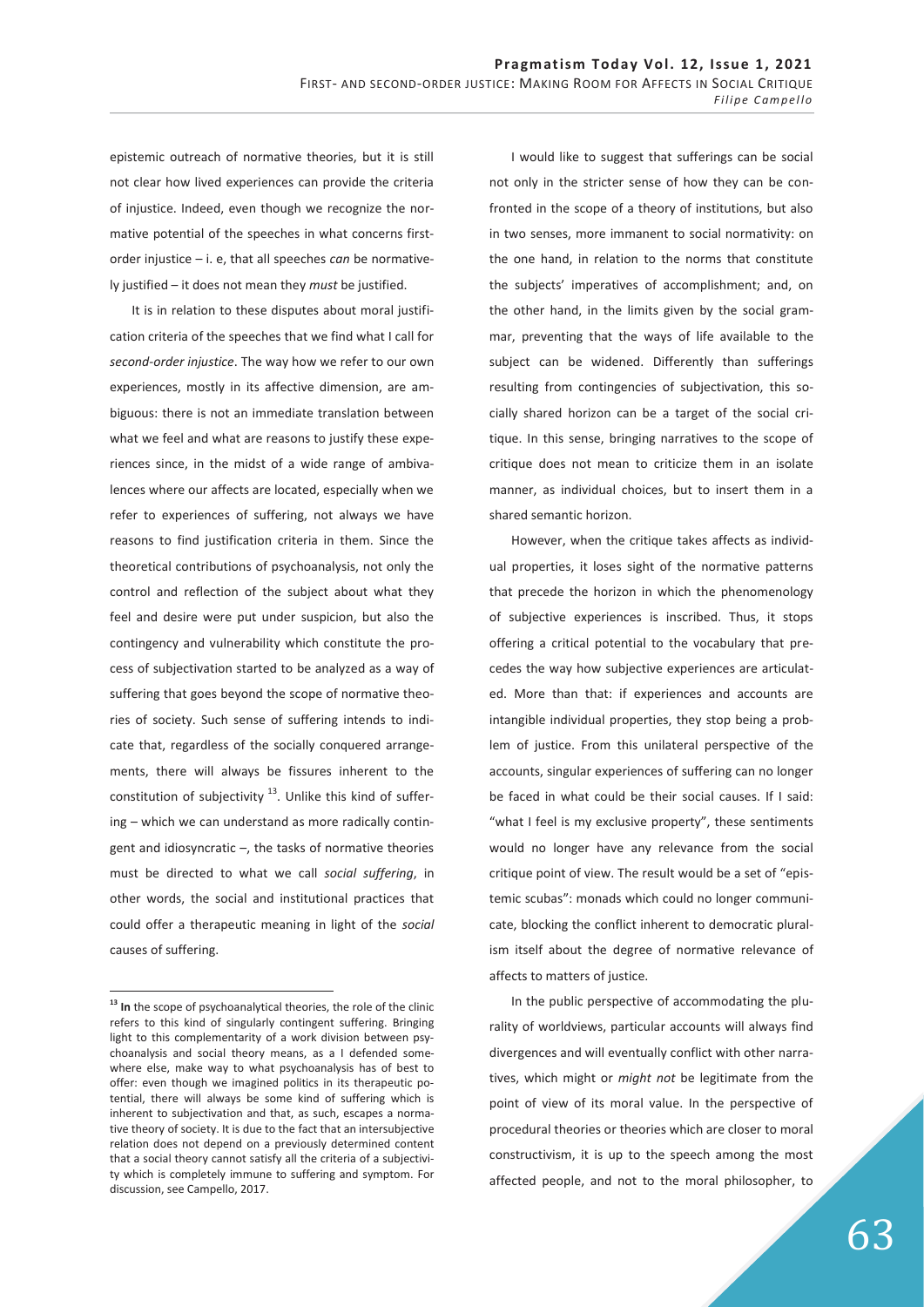find the validity of their demands. Behind assumptions of rationality and universality, one can find worldviews which, due to the criteria established beforehand as rationally valid, end up excluding the epistemic relevance of other narratives. The theory impoverishes itself, being reduced to a ventriloquist that only repeats itself. In order to escape from this self-referential entanglement, the theory needs to be continuously open to the revision of what it takes as comprehensive criteria. If we reduce the critique to the epistemic potential of the accounts, we become intertwined with difficulties of legitimation, since such singular perspectives integrate a plural framework of world perspectives.

The semantic content of experiences refers, in sum, to the experiences themselves; accounts remain only as accounts if the epistemic potential to transcend its narrative horizon is not acknowledged. Whereas it speaks from their own particular experience, it does not concern to the subject the epistemic authority to distinguish between the horizon of justifications of their preferences so as to put them as a moral rule extended to society. In these cases, the revindication for justice does not derive only from a privileged set of exclusively particular experiences, but it is shared by other subjects. The list of our experiences, the more particular as they might be, are inscribed in a vocabulary which transcends our singularity. Abdicating from this would make us fall into a kind of *epistemic scuba*: particular accounts and experiences nobody can have access to. Normative theories, therefore, cannot claim the right to concede the epistemic authority of critique to subject accounts, by arguing they have authority over their own world perspectives. Just as claims of universality are permanently rectified, we make little progress if we assume that normative theories only refer to the particular.

We do not always have the necessary vocabulary to justify our choices at our disposal. When we do not have the space of reasons, to use the term by Willfried Sellars, to justify to ourselves, we do not have the semantic distance to criticize the singular horizon of what we feel at our disposal. We can call this notion the impartiality effort of *theory perspective*. It consists of the continuous translation into normative criteria of a plural and often conflicting framework of singular narratives. Normative theories and the own epistemic sense attributed to philosophy – in what is left as an attempt of critique – cannot be reduced to biographies. If accounts were enough, we would not need more than literature.

However, neither philosophy nor literature are restricted to biographic accounts. The epistemic force of new vocabulary constitutes itself as heteronomous as it intends to account another self. If we follow autobiographic accounts closely and more attentively, we will see that they can rarely be enclosed in strict identities; they are as darkrooms of identity, inverting images.

When theories reduce themselves to experiences, they take over the assumption of self-referentiality of the accounts which, enclosed in themselves, end up obstructing the perception of other forms of injustice. Inversely, it is the decentering of the particular perspective that enables to widen its capacity of listening and continuously incorporating other accounts. There is, then, a change of perspective from where the philosopher speaks: instead of using their own theory as a guide, it takes the position of listener, that is, someone who not only speaks, but also listens to narratives and perceptions of injustice. It means to assume that the perspective of the researcher is embedded in a certain context. Acknowledging this stand of the theory puts us in a position of listening: being sensible to narratives that were not given reasons to be heard before; listening as a speech what used to be heard as a noise. This pendulum of reciprocal cooperation shows itself in a simpler scheme as this one, as follows:

Theory **Narratives** 

However, beyond this pendulum between narrative and theory, what makes us search for criteria of critique beyond the narratives is that perspectives related to the narrative turn are reduced to a semantic horizon of vocabularies that are *apparently* our properties. It is about, here, asking which affects are *possible*, what *can* 

64